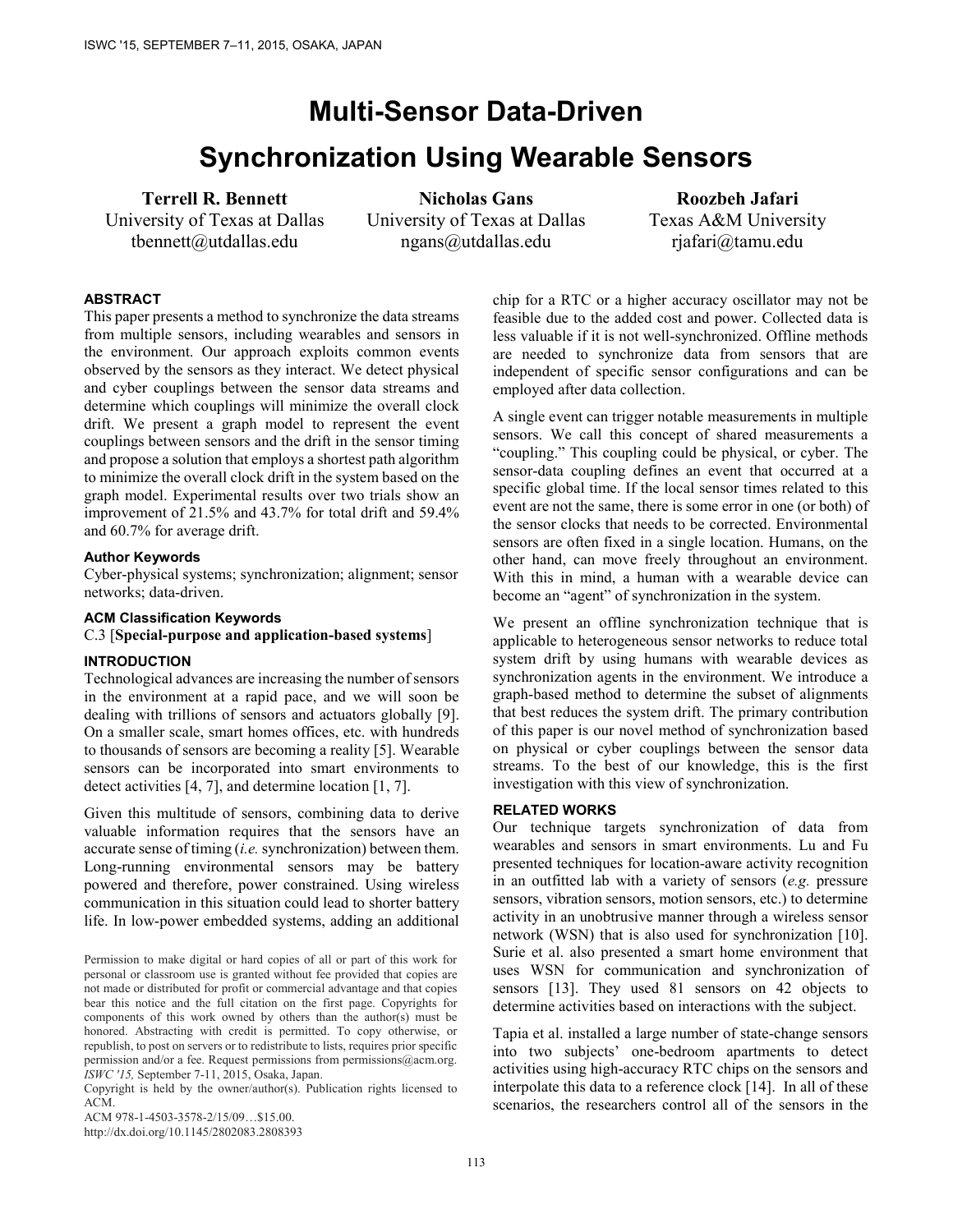environment and assume known communication and synchronization protocols for the sensors.

Many synchronization protocols such as the timing-sync protocol for sensor networks (TPSN) [6] and the reference broadcast synchronization (RBS) technique [3] have been developed for wireless sensors networks. These techniques work by sending synchronization messages (TPSN) or reference packets (RBS) to nodes in the network to facilitate synchronization. Several other WSN synchronization methods are based on TPSN and/or RBS with adjustments for energy efficiency [8].

Some techniques use data from wearable sensors to synchronize two sensor modalities. Hardegger et al. [7] and Plotz et al. [12] use specific movements (jumping and hand motions, respectively) from a subject to synchronize wearable sensor data with video being captured.

#### **SENSOR SYNCHRONIZATION**

Due to power concerns and operating conditions, sensors in a WSN may not have access to GSM, GPS or another highaccuracy common clock. Without a perfect absolute clock for each sensor, synchronization techniques are necessary. The synchronization and timing issues in sensor nodes are due, in part, to the accuracy of hardware oscillators, which is typically measured in parts per million  $(ppm)$ .

Oscillator accuracy in WSNs can vary from  $\pm 20$ ppm for a crystal oscillator to  $\pm 5000$ ppm or higher for digitally controlled oscillators (DCOs), voltage controlled oscillators (VCOs), and relaxation oscillators. With this in mind, we estimate the relative drift between two times,  $t_i$  and  $t_i$ , as

$$
d_{i,j} = \frac{ppm(|t_i - t_j|)}{1,000,000} \text{ where } i \neq j \tag{1}
$$

#### **Sensors and Alignment**

A smart home environment can feature a network of environmental and wearable sensors. Let the set of all sensors in the system be denoted as

$$
S = \{s_1, s_2, ..., s_n\}, n \in \mathbb{N}.
$$
 (2)

Each of the  $n$  sensors in the network generates a data stream of *observations*, denoted  $o_i^n$ , that include a data value and a corresponding timestamp by the local sensor clock

$$
o_i^n = \{x_i^n, t_i^n\}, i \in \mathbb{N} \tag{3}
$$

where  $x_i^n$  and  $t_i^n$  are the data value and timestamp at the  $i^{th}$  index from sensor  $s_n$ , respectively.

When multiple sensors in  $S$  experience a shared event measurement, or wireless communication, these events happen to the sensors at the same global clock time irrespective of their timestamps. We can leverage these events to synchronize the sensor data streams. Specifically, we search the data streams for evidence of events that are observed by multiple sensors. For example, the opening cap motion found on a wrist worn wearable as well as on the cap of a pill bottle. First, we define alignment points.

**Definition:** An alignment point is a representation of a physical or cyber event in a sensor data stream that can be accurately distinguished and directly related to the same event in the data stream of another sensor (*i.e.* coupling).

When sensors are physically coupled through proximity of location, we will search for events in their data streams that can be used as an alignment point. We formally describe alignment between two sensors as

$$
o_i^k \equiv o_j^l \text{ where } k \neq l. \tag{4}
$$

In an ideal system,  $t_i^k = t_j^l$ . In real systems  $t_i^k \neq t_j^l$  and a drift exists. We determine the times related to the data points selected to generate a set of alignment points denoted as

$$
\mathbf{A} = \{ (o_i^k, o_j^l) | \exists i, k, j, l \text{ such that } o_i^k \equiv o_j^l \}. \tag{5}
$$

Each alignment point in  $\vec{A}$  includes the relevant observations from a pair of sensors. Once alignment points are found in the sensor data streams, the sensor times can be adjusted to reduce drift. Template and entropy based methods to determine alignment points have been presented previously for sensor pairs [2]. We expand on these concepts for multiple sensors below.

# **Multi-Sensor Synchronization Formulation**

We want to select the subset of alignment points from the set of alignment points,  $\boldsymbol{A}$ , defined in (5) that create the greatest reduction in total system timing error (*i.e.* drift). To accomplish this, we define a graph model of the system

$$
G = (V, E_a \cup E_d). \tag{6}
$$

where the vertices,  $V$ , represent the observations from each alignment in  $\vec{A}$ , edges,  $E_a$ , represent the alignments (*i.e.*) coupling between two observations), and edges,  $E_d$ , represent the drift between observations on a single sensor.

Figure 1 shows a sample graph with a global clock and four sensors. Because we define alignment points between a pair of sensors, each alignment point is represented by two vertices and one edge in the graph. Therefore,



**Figure 1: Sample graph model with alignment and drift edges for 4 sensors and the global clock.**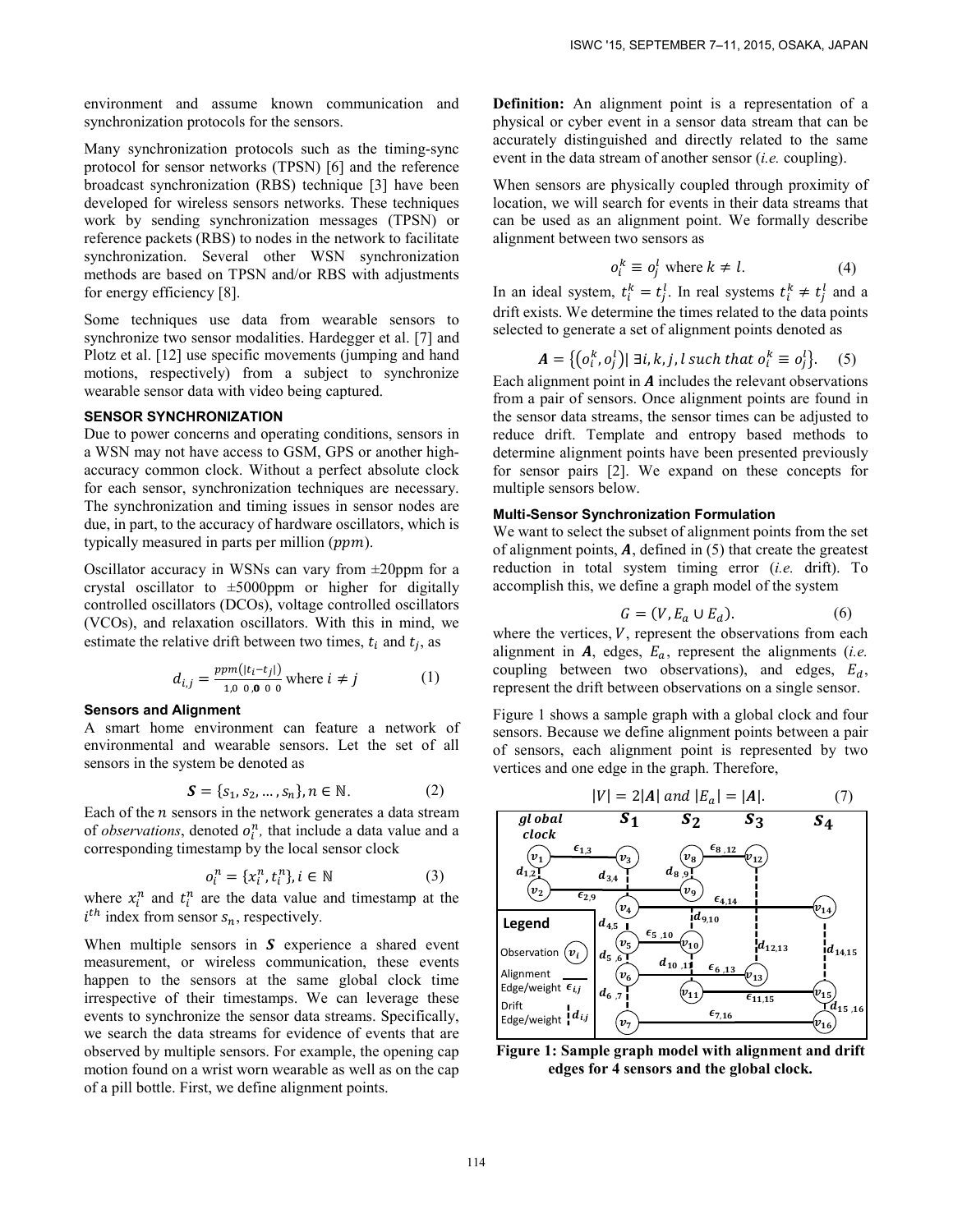We sort the vertices by sensor and time to generate a multilevel bipartite graph. Each edge,  $e_{i,j}$  connects vertices,  $v_i$  and  $v_j$ . Each of the edges in  $E_a$  also has a weight,  $\epsilon_{i,j}$ , based on the estimated alignment error

$$
\forall e_{i,j} \in E_a, weight = \epsilon_{i,j}.
$$
 (8)

The edges in  $E_d$  have a weight,  $d_{i,j}$ , based on the drift between observations described as

$$
\forall e_{i,j} \in E_d, weight = d_{i,j} \tag{9}
$$

where  $d_{i,j}$  is the relative drift between  $v_i$  and  $v_j$  given that  $v_i$ and  $v_i$  are vertices representing consecutive observations on a single sensor calculated as described in (1).

Each column in the graph shown in Figure 1 represents a sensor in the network. The solid horizontal lines represent the alignment edges, and the vertical dashed lines represent the drift edges. The time at each vertex is defined as

$$
t_{v_i} = t_{global,v_i} + d_i \tag{10}
$$

where  $t_{global,v_i}$  is the true global time at the vertex,  $d_i$  is the total drift at the vertex, and  $t_{v_i}$  is the locally reported time for the vertex.

The total drift at each vertex in the graph can be determined by 3 possible factors. In Figure 1, the neighbors of vertex  $v<sub>9</sub>$ are  $v_8$  and  $v_{10}$  on the drift edges and  $v_2$  for the alignment edge. The drift at  $v<sub>9</sub>$  would be determined by the minimum edge weight of the neighbors and node drift of the neighbors. We make the following observation:

**Observation 1**: The total drift at each vertex  $v_i$  is dependent on its neighboring vertices and is calculated as

$$
d_j = min(d_l + \epsilon_{j,l}, d_i + d_{i,j}, d_k + d_{j,k}).
$$
 (11)

We defined our relative drift estimates in (1). The elapsed time that the clock has been running must be known to estimate the relative drift. This time difference is maintained by each sensor. Therefore we make another observation:

**Observation 2:** Every vertex in the graph must have a path to the global clock.

Our goal is to minimize the drift at each vertex to ensure the time is as close to the global time as possible. This means we must select the subset of alignments to reduce the total drift at each node. This objective is mathematically stated as

$$
\widehat{E_a} \subset E_a |minimize \sum_{i=1}^{|V|} d_i.
$$
 (12)

To solve this problem, we make one additional observation.

**Observation 3:** The global clock can be treated as an ideal clock source with  $0 ppm$  accuracy so all global clock vertices have total drift  $d_i = 0$ . Also, all relative drifts,  $d_{i,j}$ , between global clock vertices will be 0.

We take advantage of the weighted graph and our earlier observations to guarantee the optimal ordering of local

decisions. Based on Observation 3, all global clock nodes can be viewed as a single node. Observation 2 says every vertex in the graph has a path back to the global clock. Finally, Observation 1 says that the total drift at each vertex is influenced by the drifts of the neighboring vertices and the weights of their edges. Therefore, starting at the first global clock vertex, we find the shortest path to all sensor vertices. The shortest path to each vertex indicates the best set of edges such that the drift at that vertex is minimized. This allows us to determine  $\widehat{E_a}$  and the order to minimize the total drift in the system.

# **EXPERIMENTS AND RESULTS**

We conducted two trials of experimental validation. In each trial, we had two subjects wear a custom IMU sensors on the wrist of their dominant hand. Sensors were also attached to a door, a pill bottle, and a cup in the environment. The custom sensor nodes included a 3-axis gyroscope and 3-axis accelerometer collecting data at 200Hz. Trial 1 lasted three minutes and Trial 2 lasted five minutes. MATLAB was used to process the experimental data.

#### **Results and Analysis**

Trial 1 produced a graph with a total of 42 vertices, 21 alignment edges  $(E_a)$ , and 32 drift edges  $(E_d)$ . Trial 2 produced a graph with 46 vertices, 23 alignment edges  $(E_a)$ , and 40 drift edges  $(E_d)$ .

The subjects using the wearables are being used as the synchronization agents. Therefore, we use a crystal oscillator for the timestamps on the wrist-worn sensors and a DCO for the timestamp on the sensors in the environment. We estimate that the Bluetooth error as  $13ms$  [11] and the entropy and template based alignment error as  $52ms$  and 132 $ms$  [2] respectively. We use 20 $ppm$  and 5000 $ppm$  for the wearable and environmental sensor stability respectively. We calculate the drift for the graph vertices using the crystal oscillator as the gold standard.



**Figure 2: Trial 1 environmental sensor time data sorted from minimum to maximum drift.** 

Figure 2 shows the drift from the environmental sensors for synchronized (our method) and unsynchronized (original) data for Trial 1. We calculated the drift at each sample and sorted from minimum to maximum drift. Though the maximum drift for the synchronized and unsynchronized data are close, it can be seen that the synchronized data has less overall drift and more samples with low drift.